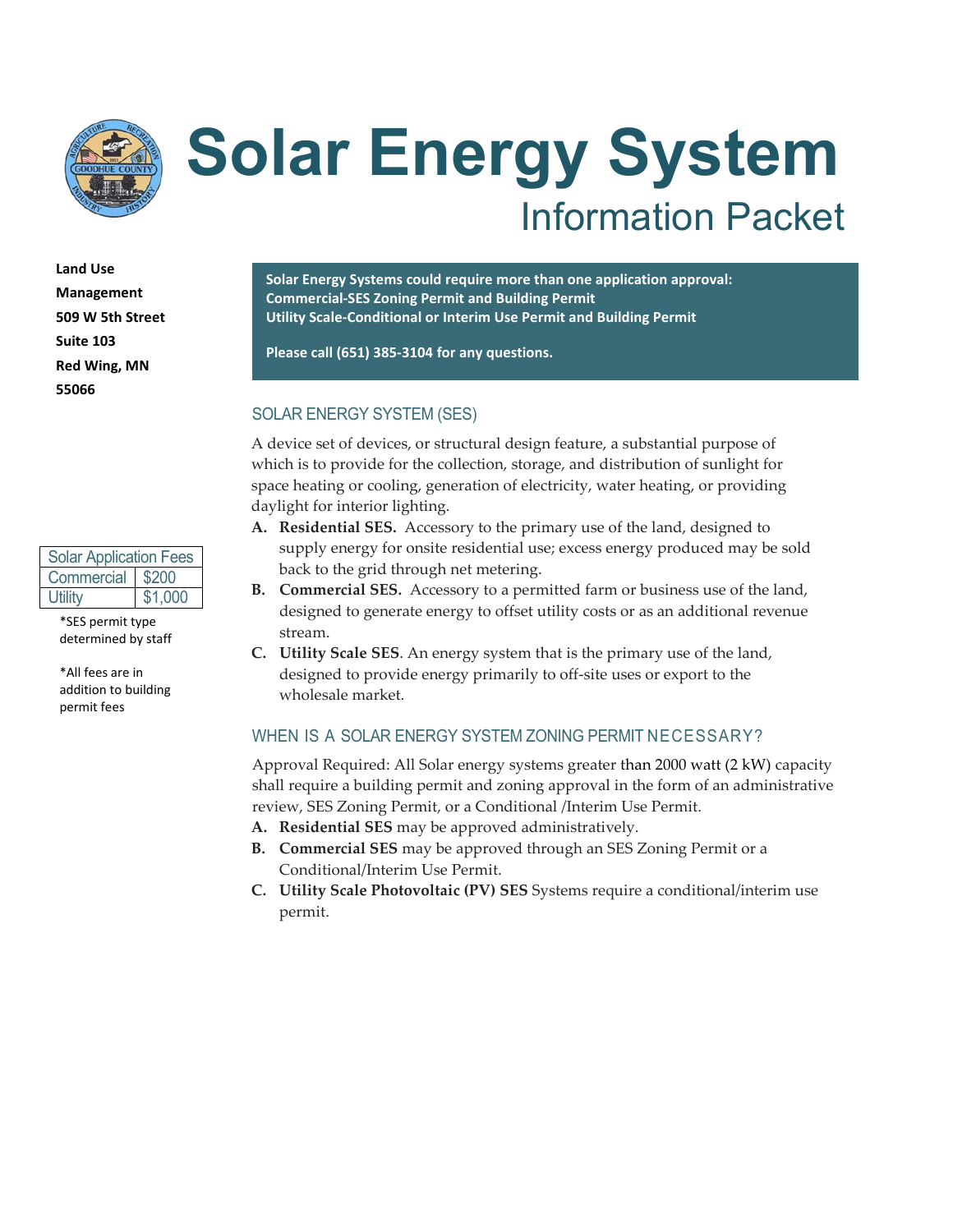#### PERMITTED USES, CONDITIONAL USES OR INTERIM USES FOR SOLAR ENERGY SYSTEMS

Solar Energy Systems will be permitted, permitted with a zoning permit, permitted with a conditional use or interim use permitted, or not permitted based on the generating capacity and land use district as established in the table below (P=Permitted, ZP= Zoning Permit, C=Conditionally Permitted, I=Interim Permitted, NP=Not Permitted):

| District                        | <b>Utility Scale</b> | <b>Commercial Scale</b> | <b>Residential Scale</b> |
|---------------------------------|----------------------|-------------------------|--------------------------|
|                                 |                      |                         |                          |
| Agriculture Protection (A-1)    | Cor I                | ZP                      | P                        |
| Agriculture (A-2)               | Cor I                | ZP                      | P                        |
| Urban Fringe (A-3)              | Cor I                | <b>ZP</b>               | P                        |
| Suburban Residence (R-1)        | NP                   | ΖP                      | P                        |
| Business $(B-1/B-2)$            | Cor I                | <b>ZP</b>               | P                        |
| Mixed Use Hamlet (MXH)          | NP                   | <b>ZP</b>               | P                        |
| Industrial (I)                  | C or I               | ΖP                      | P                        |
| Wild and Scenic River (WS)      | <b>NP</b>            | $C$ or I                | P                        |
| Commercial Recreation (CR)      | NP                   | $C$ or I                | P                        |
| Shoreland (S)                   | NP                   | $C$ or I                | P                        |
| Floodplain Management (FP)      | NP                   | $C$ or $I^*$            | $ZP^*$                   |
| <b>Conservation Subdivision</b> | NP                   | Р                       | P                        |

| APPLICATION MATERIALS CHECKLIST                                                                                                                                                |  |  |  |  |
|--------------------------------------------------------------------------------------------------------------------------------------------------------------------------------|--|--|--|--|
| Completed Application                                                                                                                                                          |  |  |  |  |
| Township approval form with Township signature                                                                                                                                 |  |  |  |  |
| Site Plan with information listed below:                                                                                                                                       |  |  |  |  |
| Location and spacing of solar panels                                                                                                                                           |  |  |  |  |
| Location of underground or overhead electric lines connecting<br>SES to building, substation, or other electric loads                                                          |  |  |  |  |
| New electrical equipment other than at the existing building or<br>substation that is the connection point for the SES                                                         |  |  |  |  |
| Existing and proposed (if altering) topography at 2-foot<br>contours                                                                                                           |  |  |  |  |
| Manufacturer's specifications and recommended installation<br>methods for all major equipment including solar panels,<br>mounting systems, and foundations for poles or racks. |  |  |  |  |
| Visual impact analysis: potential visual effects                                                                                                                               |  |  |  |  |
| Stormwater management measures:                                                                                                                                                |  |  |  |  |
| Specific erosion control, sedimentation control, or stabilization<br>methods to address soil limitations during and after project<br>construction                              |  |  |  |  |
| Screening or buffering plan including site grading and/or landscape<br>plantings proposed along public roads or abutting residential properties                                |  |  |  |  |
| Maintenance plan for grounds surrounding the systems                                                                                                                           |  |  |  |  |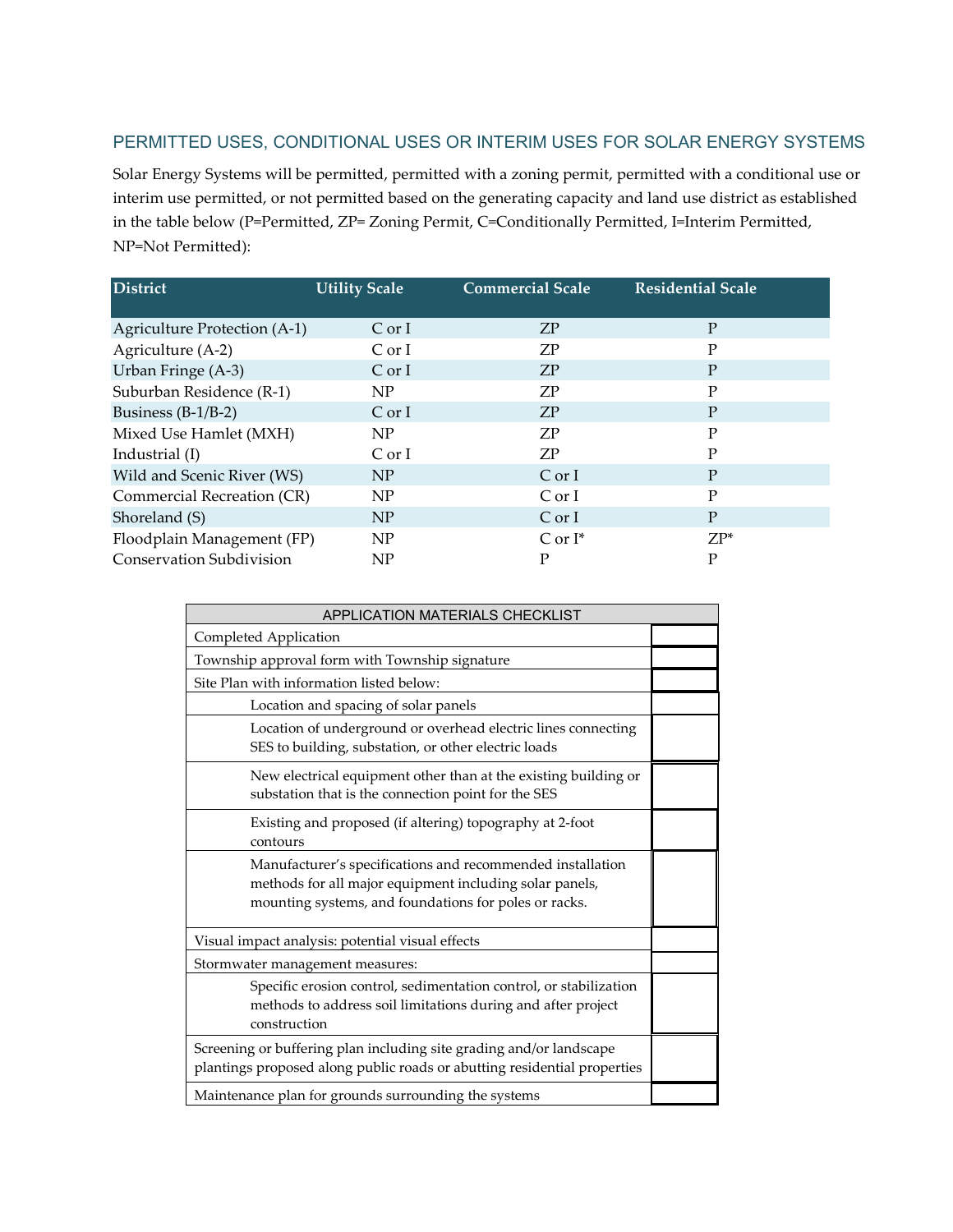Permit#

## **Solar Energy System Application**

1. Owner/Applicant Information

| PROPERTY OWNER'S NAME:                                              |                                                                                 |              |                |                        |                                           |  |
|---------------------------------------------------------------------|---------------------------------------------------------------------------------|--------------|----------------|------------------------|-------------------------------------------|--|
| <b>PROPERTY OWNER'S ADDRESS:</b>                                    |                                                                                 |              | TELEPHONE:     |                        |                                           |  |
|                                                                     |                                                                                 |              |                | $\mathcal{E}$          |                                           |  |
|                                                                     |                                                                                 |              |                | EMAIL:                 |                                           |  |
|                                                                     |                                                                                 |              |                |                        |                                           |  |
| APPLICANT OR AUTHORIZED AGENT'S NAME:                               |                                                                                 |              |                |                        |                                           |  |
|                                                                     |                                                                                 |              |                |                        | Same as Above                             |  |
| APPLICANT'S ADDRESS:                                                |                                                                                 |              | TELEPHONE:     |                        |                                           |  |
|                                                                     |                                                                                 |              |                | $\big)$                |                                           |  |
|                                                                     |                                                                                 |              |                | EMAIL:                 |                                           |  |
| 2. Location and Classification                                      |                                                                                 |              |                |                        |                                           |  |
| STREET ADDRESS OF PROJECT:                                          |                                                                                 |              |                |                        | PARCEL #:                                 |  |
| LEGAL DESCRIPTION:                                                  |                                                                                 |              |                |                        |                                           |  |
|                                                                     |                                                                                 |              |                |                        | Attached $\square$                        |  |
|                                                                     |                                                                                 |              |                |                        |                                           |  |
| 3. Supporting information                                           |                                                                                 |              |                |                        |                                           |  |
| NUMBER OF SOLAR COLLECTORS TO BE INSTALLED                          |                                                                                 |              |                |                        | TOTAL SIZE OF PROJECT                     |  |
|                                                                     |                                                                                 |              |                |                        |                                           |  |
| DESCRIBE METHOD OF CONNECTING THE ARRAY TO A BUILDING OR SUBSTATION |                                                                                 |              |                |                        | Attach signed interconnection agreement [ |  |
|                                                                     |                                                                                 |              |                |                        |                                           |  |
| 4. Applicant's Affidavit                                            | Under penalty of perjury the following declarations are made:                   |              |                |                        |                                           |  |
| 1.                                                                  | The undersigned is the owner or authorized agent of the owner of this property. |              |                |                        |                                           |  |
| 2.                                                                  | The information presented is true and correct to the best of my knowledge.      |              |                |                        |                                           |  |
| 3.                                                                  | Other information or applications may be required.                              |              |                |                        |                                           |  |
| Signature:                                                          |                                                                                 |              |                |                        | Date: $\mathcal{L}$                       |  |
|                                                                     |                                                                                 |              |                |                        |                                           |  |
| Print name:                                                         |                                                                                 |              |                |                        |                                           |  |
| <b>County Section</b>                                               |                                                                                 |              |                |                        |                                           |  |
| <b>SES Application</b>                                              | SES Zoning                                                                      | SES CUP/IUP: | Receipt Number |                        | Date                                      |  |
| Fee:                                                                | Permit: \$200                                                                   | \$1000       |                |                        |                                           |  |
| Building permit #:                                                  |                                                                                 |              |                |                        |                                           |  |
|                                                                     |                                                                                 |              |                | Zoning District_______ |                                           |  |
|                                                                     |                                                                                 |              |                |                        |                                           |  |
| Conditions:                                                         |                                                                                 |              |                |                        |                                           |  |

Zoning Administrator Signature